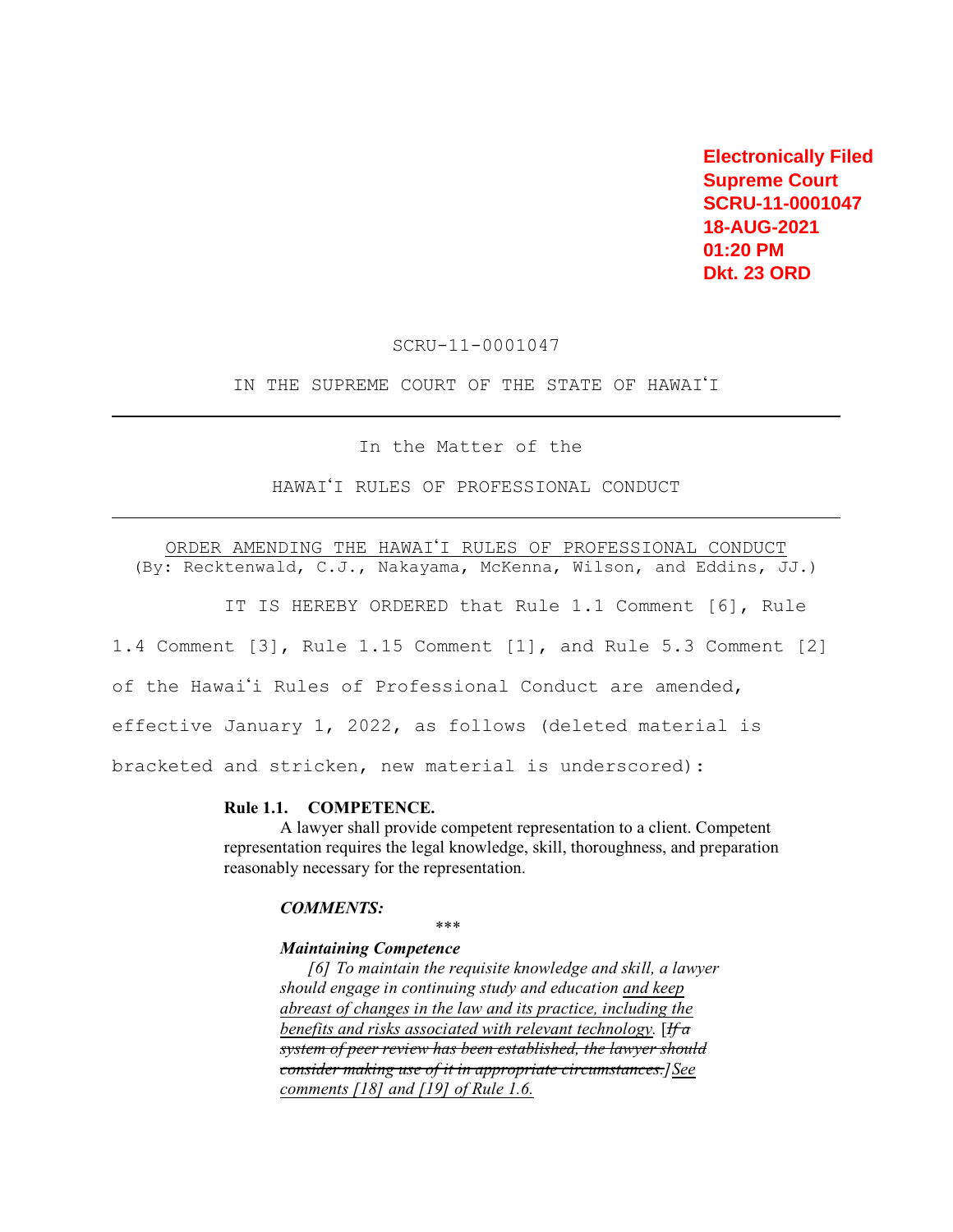## **Rule 1.4. COMMUNICATION.**

**(a)** A lawyer shall:

(1) promptly inform the client of any decision or circumstance with respect to which the client's consent after consultation, as defined in Rule 1. 0(c), is required by these Rules;

(2) reasonably consult with the client about the means by which the client's objectives are to be accomplished;

(3) keep the client reasonably informed about the status of the matter;

(4) promptly comply with reasonable requests for information;

(5) consult with the client about any relevant limitation on the lawyer's conduct when the lawyer knows that the client expects assistance not permitted by the Rules of Professional Conduct or other law; and

(6) promptly inform the client of a written offer of settlement in a civil controversy or a proffered plea bargain in a criminal case which the lawyer receives.

**(b)** A lawyer shall explain a matter to the extent reasonably necessary to permit the client to make informed decisions regarding the representation.

## *COMMENTS:*

\*\*\*

### *Communicating with Client*

\*\*\*

*[3] Paragraph (a)(2) requires the lawyer to reasonably consult with the client about the means to be used to accomplish the client's objectives. In some situations – depending on both the importance of the action under consideration and the feasibility of consulting with the client – this duty will require consultation prior to taking action. In other circumstances, such as during a trial when an immediate decision must be made, the exigency of the situation may require the lawyer to act without prior consultation. In such cases the lawyer must nonetheless act reasonably to inform the client of actions the lawyer has taken on the client's behalf. Additionally, paragraph (a)(3) requires that the lawyer keep the client reasonably informed about the status of the matter, such as significant developments affecting the timing or the substance of the representation, or any serious unauthorized or inadvertent disclosures of confidential information as covered by Rule 1.6.* 

\*\*\*

# **Rule 1.15. PRESERVING IDENTITY OF FUNDS AND PROPERTY OF A CLIENT OR THIRD PERSON.**

**(a)** A lawyer shall hold property of clients or third persons that is in a lawyer's possession in connection with a representation separate from the lawyer's own property, as a fiduciary. The lawyer shall not commingle such funds or property with his or her own or misappropriate such funds or property to his or her own use or benefit. Funds shall be kept in a separate account in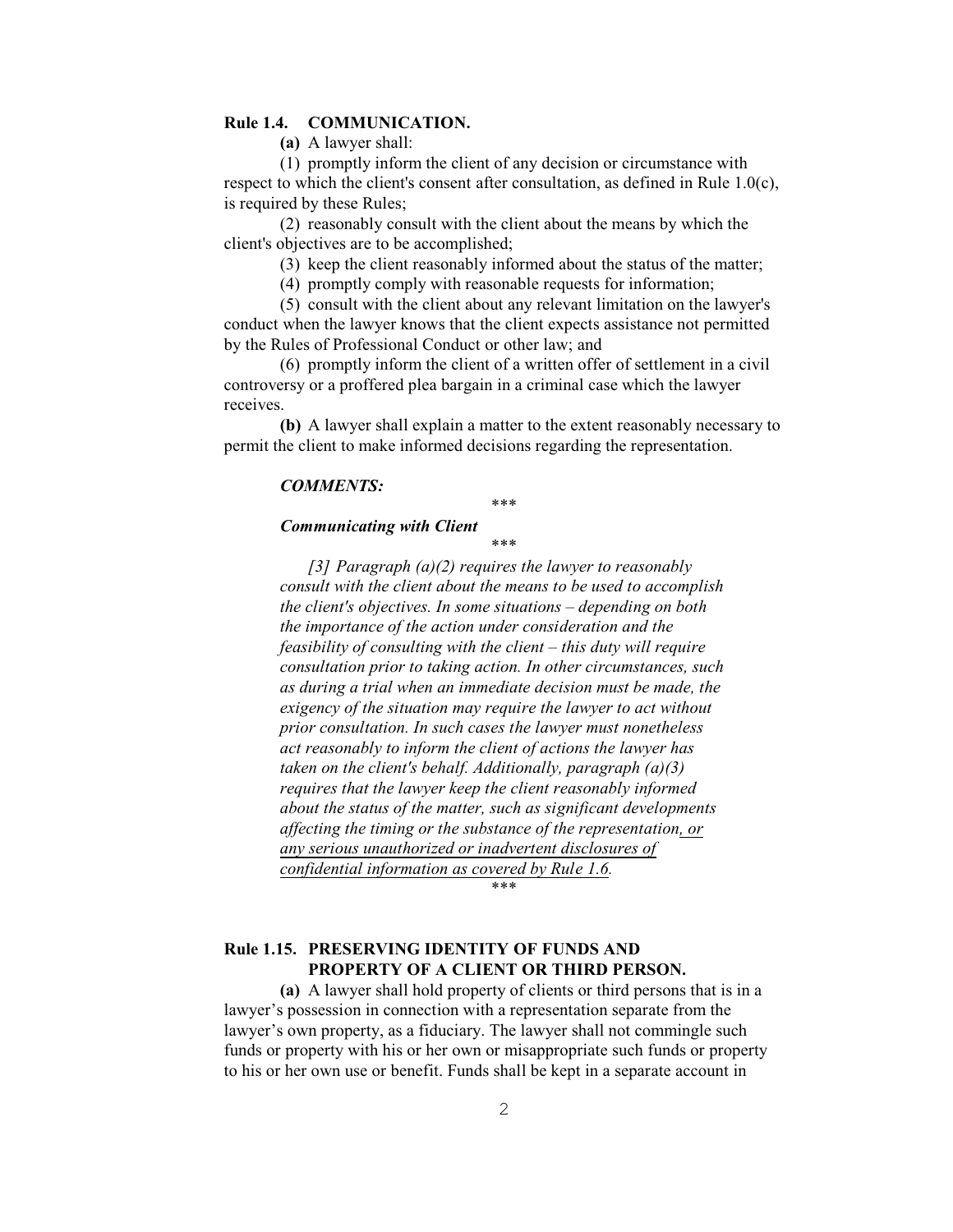Hawai'i in accordance with Rule 11 of the Rules of the Supreme Court of the State of Hawai'i, and Rule 4 of the Hawai'i Rules Governing Trust Accounting. Other tangible property owned by a client or third person shall be identified as such, appropriately safeguarded , and a record kept of the item's receipt and disbursement. Complete records of such account funds and other property shall be kept by the lawyer and shall be preserved for a period of 6 years after the termination of the representation.

\*\*\*

### *COMMENTS:*

*[1] A lawyer should hold property of others, in whatever form, with the care required of a professional fiduciary. Securities should be kept in a safe deposit box, except when some other form of safekeeping is warranted by special circumstances. All property that is the property of clients or third persons, including prospective clients, must be kept separate from the lawyer's business and personal property and, if monies, in one or more trust accounts. Separate trust accounts may be warranted when administering estate monies or acting in similar fiduciary capacities. A lawyer should maintain on a current basis books and records in accordance with generally accepted accounting practice and must comply with any recordkeeping Rules established by law or court order. See, e.g., Hawai#i Rules Governing Trust Accounting.* 

\*\*\*

## **Rule 5.3. RESPONSIBILITIES REGARDING NONLAWYER ASSISTANTS.**

With respect to a nonlawyer employed or retained by or associated with a lawyer:

**(a)** a partner in a firm who individually or together with other lawyers possesses comparable managerial authority in a firm, shall make reasonable efforts to ensure that the firm has in effect measures giving reasonable assurance that the person's conduct is compatible with the professional obligations of the lawyer;

**(b)** a lawyer having direct supervisory authority over the nonlawyer shall make reasonable efforts to ensure that the person's conduct is compatible with the professional obligations of the lawyer; and

**(c)** a lawyer shall be responsible for conduct of such a person that would be a violation of the Rules of Professional Conduct if engaged in by a lawyer if:

(1) the lawyer orders or, with the knowledge of the specific conduct, ratifies the conduct involved; or